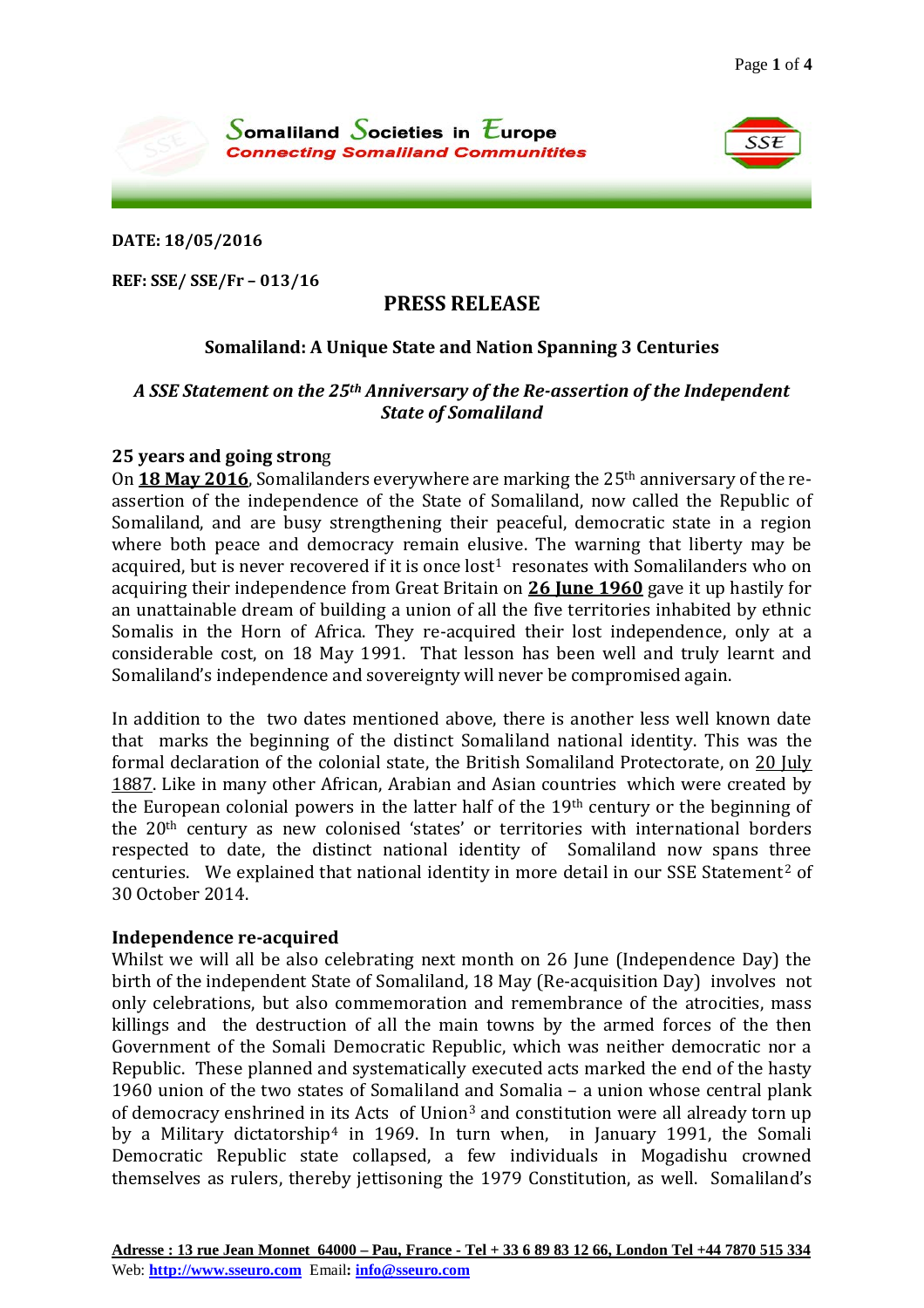re-assertion of its independence on 18 May 1991 was, as confirmed by the ICJ[5](#page-3-4), not contrary to international law, and neither was there, any longer, any semblance of an existing constitutional order. The state that disappeared was neither governed democratically, nor respected human rights and it beggars belief that its remnants and other claimants and pretenders that came after it were allowed to claim non-existent 'territorial integrity' over territories that they have never controlled.

# **Somaliland and Somalia are different**

Two independent countries called Somaliland and Somalia united in July 1960 and not two regions<sup>6</sup>, as sometimes portrayed in the Somalian press. As was repeatedly pointed out by the late President Egal, Somaliland, even during its 'union' with Somalia, was never part of a country called SOMALIA. Both the Acts of the Union and the 1960 Constitution<sup>[7](#page-3-6)</sup> confirmed that following their union, the new state shall be called the SOMALI REPUBLIC. There was no discussion anywhere or agreement that the name of one or the other of the two states that united (i.e Somaliland<sup>[8](#page-3-7)</sup> and Somalia<sup>[9](#page-3-8)</sup>) should continue to be used. Indeed both of the names were colonial constructs as the suffix 'land' (of Germanic origin) and 'ia' for new states (and 'stan' in others) are used worldwide in numerous countries with different languages from Finland to Nigeria, and neither is any more or less Somali than the other. Yet Somalians continued to refer to the 'united' state as 'Somalia', an attitude that very much represented the lopsided nature of the union in so many different issues.

Since 1991, it is of course, up to the Somalians what they call their country/state, and we note that both their 2004 Charter and their 2012 Interim Constitution refer to their country as the Federal Republic of Somalia[10](#page-3-9). Despite the Somalian claims, the reality which the world is aware of is that Somaliland has never been party to the various Somalia conferences held since 1991 and to the various political dispensations for Somalia that started in 2000 onwards and are still ongoing, with the latest ones being for this year and, as recently announced also for the year 2020. Somaliland has its own constitution and government elected in popular elections<sup>[11](#page-3-10)</sup>.

# **Somali ethnicity across national borders**

It is common ethnicity evidenced by, among other things, common language and culture etc. (and common religion) that all the Somali people who inhabit the five territories of the Horn shared, but there was never one single state  $12$  they all shared. Today ethnic Somali leaders in the capitals of three of these territories (Hargeisa, Jigjiga and Djibouti), which are only a few hundred miles of each other, share no common nationality or national origin but meet co-operatively about the common affairs of their three countries and often also meet ethnic Somali ministers and members of the Parliament of Kenya. However, the continuing fatuous Somalian claim over Somaliland makes any similar very close co-operation and joint working impossible. One only needs to look across the Gulf of Aden to see examples of ethnic Arab small and large states, some of whom with past common governmental structures at various times, cooperating side by side in peace and mutual support.

# **An amicable parting or another costly war?**

In this third decade since the end of the defunct union between Somaliland and Somalia, we repeat again our previous plea and warning. We saw in Europe, in 2014, how one of the oldest democracies, the United Kingdom, had contemplated the end of the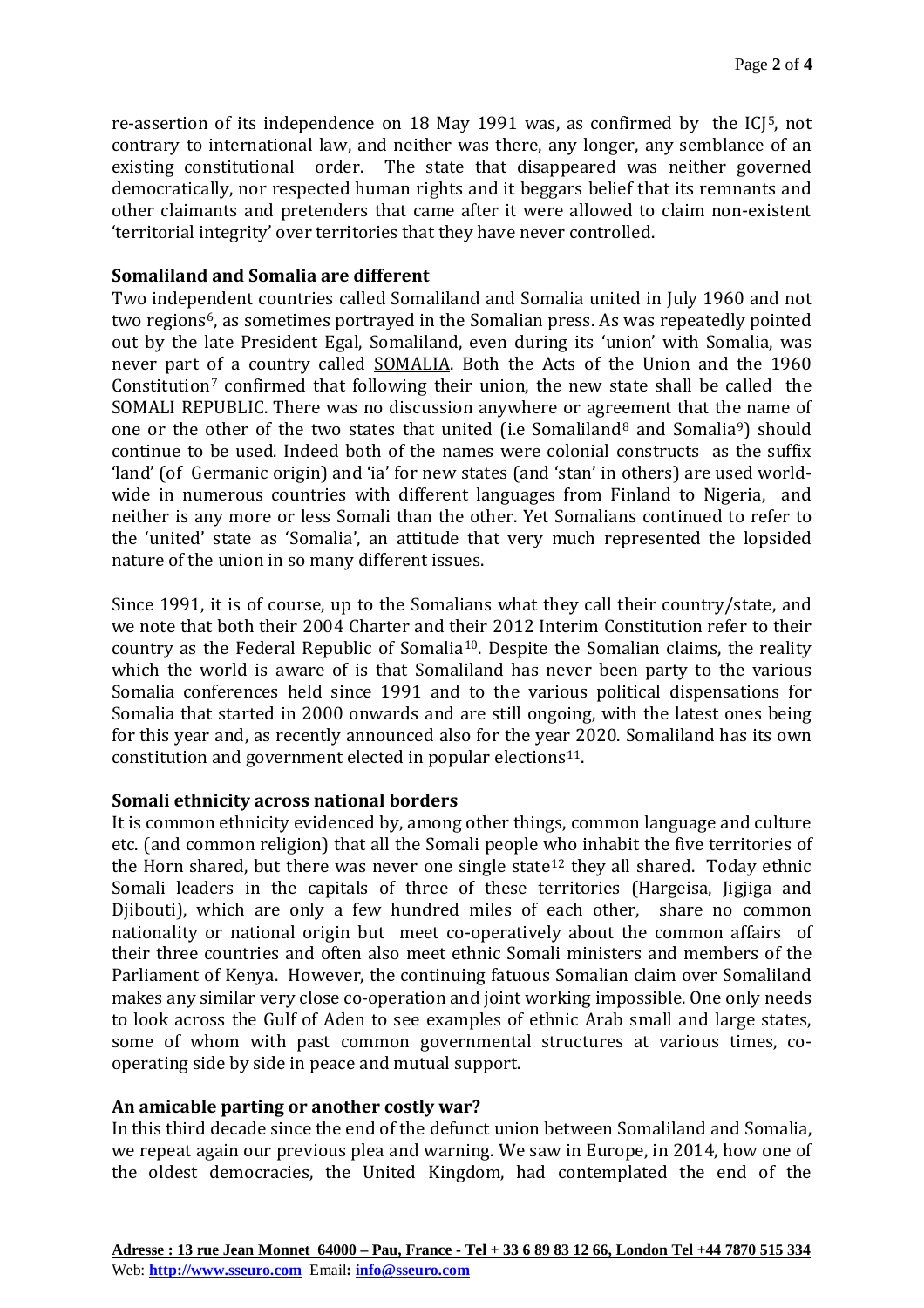prosperous and peaceful 300 year old union of England (population then 54.3 million) and Scotland (population then 5.3) through the exercise of self-determination by the people of Scotland. We mention this again because, in the case of Somaliland and Somalia, there has actually been no union at all for not only the last 25 years but also for the preceding 6 or so years when there was what was described 'a government at war with its own people<sup>'13</sup>. Our underlying message is that it is imperative that the defunct union is laid to rest peacefully to avoid another costly war.

# **The International Community**

Many new countries in Europe and elsewhere have joined the international community since 1991 and it appears that Somaliland's location in Africa and its misfortune to have been once part of the one of the most drastic state failures have overshadowed its unique (s*ui generis*) case as highlighted in the conclusions of the African Mission to Somaliland<sup>[14](#page-3-13)</sup> in 2005. For decades, the international community has been, understandably, preoccupied with re-establishing peace and governance in Somalia and has repeatedly failed to address the status of Somaliland properly.

The spurious claims about Somaliland made by various changing faces in Somalia ranging from the warlords of yesteryears to various appointed persons that followed have so far been accepted, without any questioning. It is incredible that in spite of the fact that Somaliland leaders, parliamentarians and local councillors elected in popular elections governing the country, the Somalian authorities in Mogadishu often portray individuals of Somaliland origin who represent no one but themselves as representing Somaliland in Somalia. These practices which are sold to the international community fool no one and are disingenuous and fraudulent. We ought to be all concerned about the messages that these dubious practices and the continuing disregard of the Somaliland people's exercise of their right to self-determination 25 years ago send to the vast majority of the Somaliland population who are aged under 30 years.

### **SOMALILIAND SOCIETIES IN EUROPE (SSE) 18/05/2016**

<sup>3</sup> See for example, Art. 1 of the belated 1961 Act of Union 'Somaliland and Somalia, being united,

 $^{-1}$  Jean-Jacques Rousseau, French Philospher (1772 – 1778).

<sup>2</sup> SSE (2014) Somaliland's Union and Disunion and the Lessons of the Scotland Referendum, section 3. Available at: [http://www.somalilandlaw.com/SSE\\_Somalilands\\_disunion\\_\\_\\_Scotlands\\_Ref\\_R2.1.pdf.](http://www.somalilandlaw.com/SSE_Somalilands_disunion___Scotlands_Ref_R2.1.pdf)

constitute under the Constitution the SOMALI REPUBLIC, which shall be an independent, democratic and unitary republic'. Copy of the 1961 Act is available at:

[http://www.somalilandlaw.com/Act\\_of\\_Union\\_Law\\_No.\\_5\\_of\\_31\\_\\_January\\_1961.pdf](http://www.somalilandlaw.com/Act_of_Union_Law_No._5_of_31__January_1961.pdf)

<sup>4</sup> The 1960 Constitution was abrogated initially by the First Charter of the Coup on 21 October 1969 and expressly annulled by the Decree of the Supreme Revolutionary Council No. 38 of 24 February 1970. In 1979 a new Constitution was introduced which was endorsed by a national referendum that was held by the Dictatorship on 25 August 1979 - the outcome was reported as being a Yes vote of 99.79% (3,597,592 Yes votes).

<sup>&</sup>lt;sup>5</sup> Accordance with the International law of the Unilateral Declaration of Independence in respect of Kosova, Advisory Opinion, 22 July 2010, ICJ Reports 2010.

<sup>6</sup> See note 3 above. At the time of the union, Somaliland was divided administratively into 6 principal districts and Somalia into 6 regions (consisting of over 30 districts). It was only in 1961 that the 6 Somaliland districts were grouped into two regions (Hargeisa and Burao) of 3 districts each and throughout the 1960s although the number of districts increased, the total regions remained 8. The mushrooming of regions and creation of many more further districts took place during the dictatorship era.

<sup>7</sup> The Constitution which was already drafted for Somalia from 1957 onwards and was accepted by